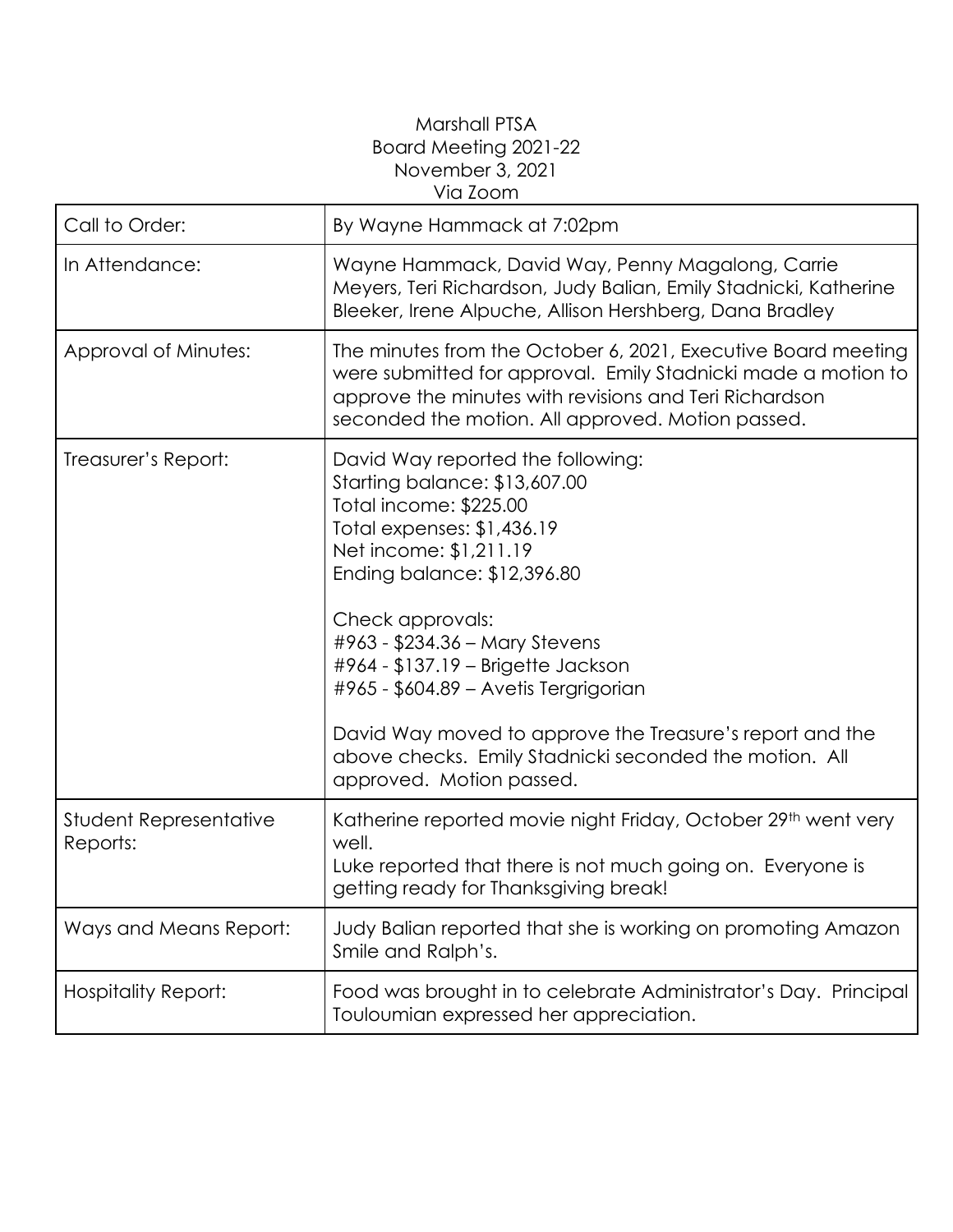| Membership Report:                                                   | Emily Stadnicki reported we currently have members 514 which<br>is above what we usually have at this time. There are a few<br>more that need to be added which will increase our numbers.               |
|----------------------------------------------------------------------|----------------------------------------------------------------------------------------------------------------------------------------------------------------------------------------------------------|
| <b>Beautification Committee</b><br>Report:                           | Irene Alpuche reported the following regarding Beautification<br>Day - Saturday, November 6, 2021, from 9:00am - 12:00pm.                                                                                |
|                                                                      | We received \$1,000 worth of donations from Home Depot.                                                                                                                                                  |
|                                                                      | Supplies for building two benches have been donated. Judy<br>Balian's family has donated one.                                                                                                            |
|                                                                      | We have mulch, bark, paint to help beautify the campus.                                                                                                                                                  |
|                                                                      | Some paint projects are to paint the stairs and the "M" in the<br>quad.                                                                                                                                  |
|                                                                      | One of the mosaics is being repaired by the art teacher. The<br>donations received will cover most of the supplies for this<br>project. Grout and acrylic are the only items needed.                     |
|                                                                      | Snacks and drinks have been donated for volunteers.                                                                                                                                                      |
| Prospective collaboration<br>with other parent groups<br>discussion: | Wayne opened the discussion that it might be beneficial for<br>PTSA to meet and work with the other parent groups on<br>campus such as the athletic, drama, and music boosters.                          |
|                                                                      | One project we may want to work together on is the Spring<br>beautification day.                                                                                                                         |
|                                                                      | Another idea is to have an "in person" Coffee with the Principal<br>and invite the leaders of these other groups to come and<br>introduce themselves so we can meet and make plans.                      |
|                                                                      | Wayne will attend the Site Council meeting on 11/10/21 and<br>will propose this idea. He will report back at the next board<br>meeting.                                                                  |
| <b>Next Association Meeting:</b>                                     | November 17, 2021, at 7:00pm<br>We have a speaker from CAP lined up to talk.<br>Wayne has a time conflict and needs to move the meeting to<br>5:0pm or have someone else run the meeting in his absence. |